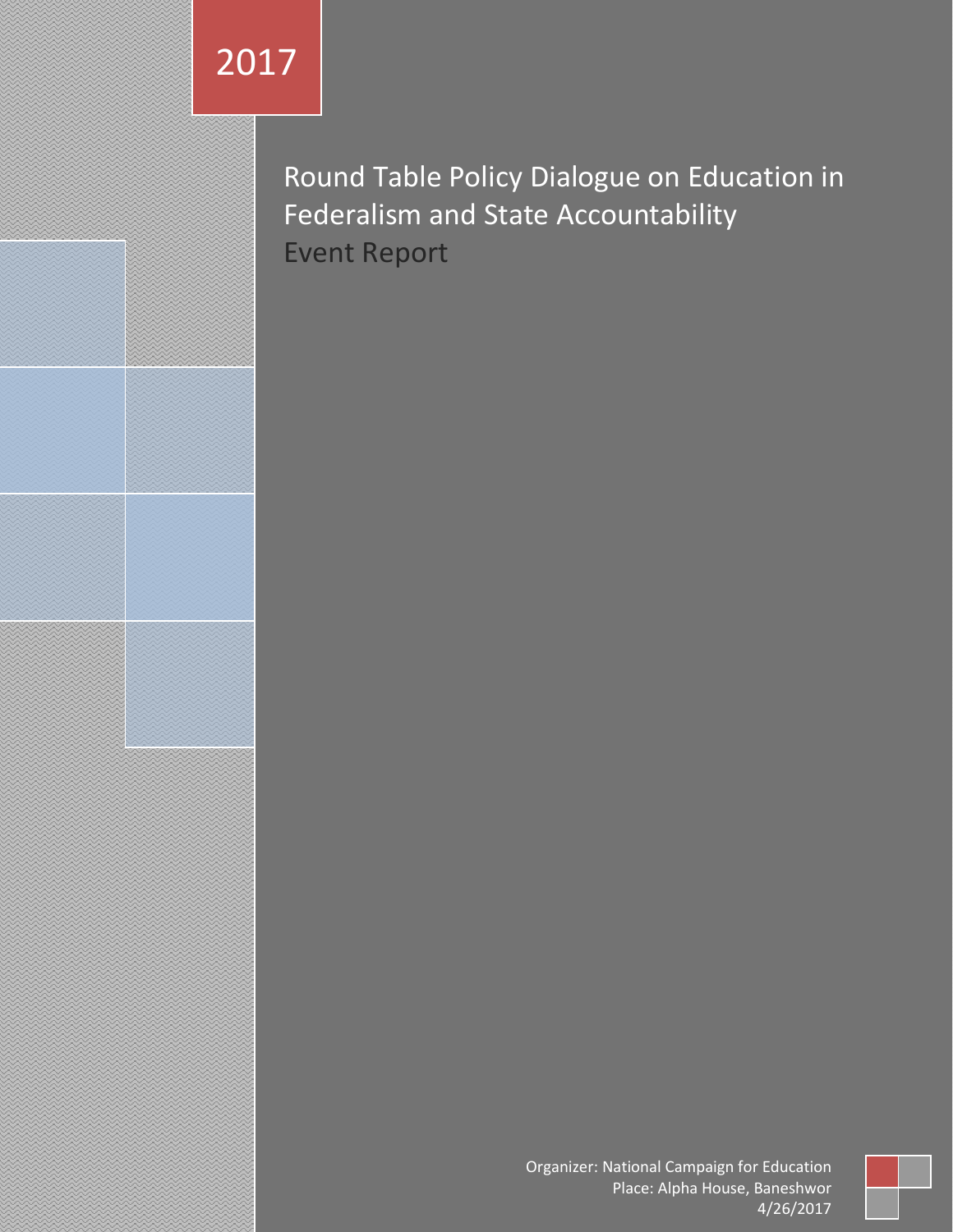# **Round Table Policy Dialogue on Education in Federalism and State Accountability**

# **Introduction**

Since 2003 as outlined by Global Campaign for Education, National Campaign for Education has been celebrating Global Action Week. At every Global Action Week, NCEN have been attracting attention of concerned state agencies on different issues regarding public education through civil society /network representatives who have been active in education sector.

This year too NCE Nepal fixed various programs within Global Action Week from 25<sup>th</sup> to 30<sup>th</sup> April with the subject of "Accountability for SDG 4 and Citizen's Participation" to ensure quality, inclusive, equity based practical education as envisioned by Sustainable Development Goal.

Similarly, Nepal is in the process of transforming its governance system from unitary to federation; government of Nepal recently announced the date of local election which will ensure new system of local governance. The constitution of Nepal has mandated village council and municipal council for the administration of basic and secondary education which means the elected local body is responsible for the management of school education including the curriculum and financing provision. In the past the central government was responsible for the governance on education.

In such context it was important to address how education system will work in federal structure. Hence, National Campaign for Education Nepal (NCE- Nepal) under the onset of Global Action Week with its members and strategic partners successfully conducted a Round table policy dialogue program titled 'Education in Federalism and State Accountability on 26th April, 2017.

Given the inevitable Nepal's transition to federal structure, the dialogue program was aimed to contribute to the discourse on education system within the federal model of the government through sharing of different states experience of education under federalism.

Many senior education experts, government personnel, teachers, educators, representatives from CSO, students, journalist were present in the program.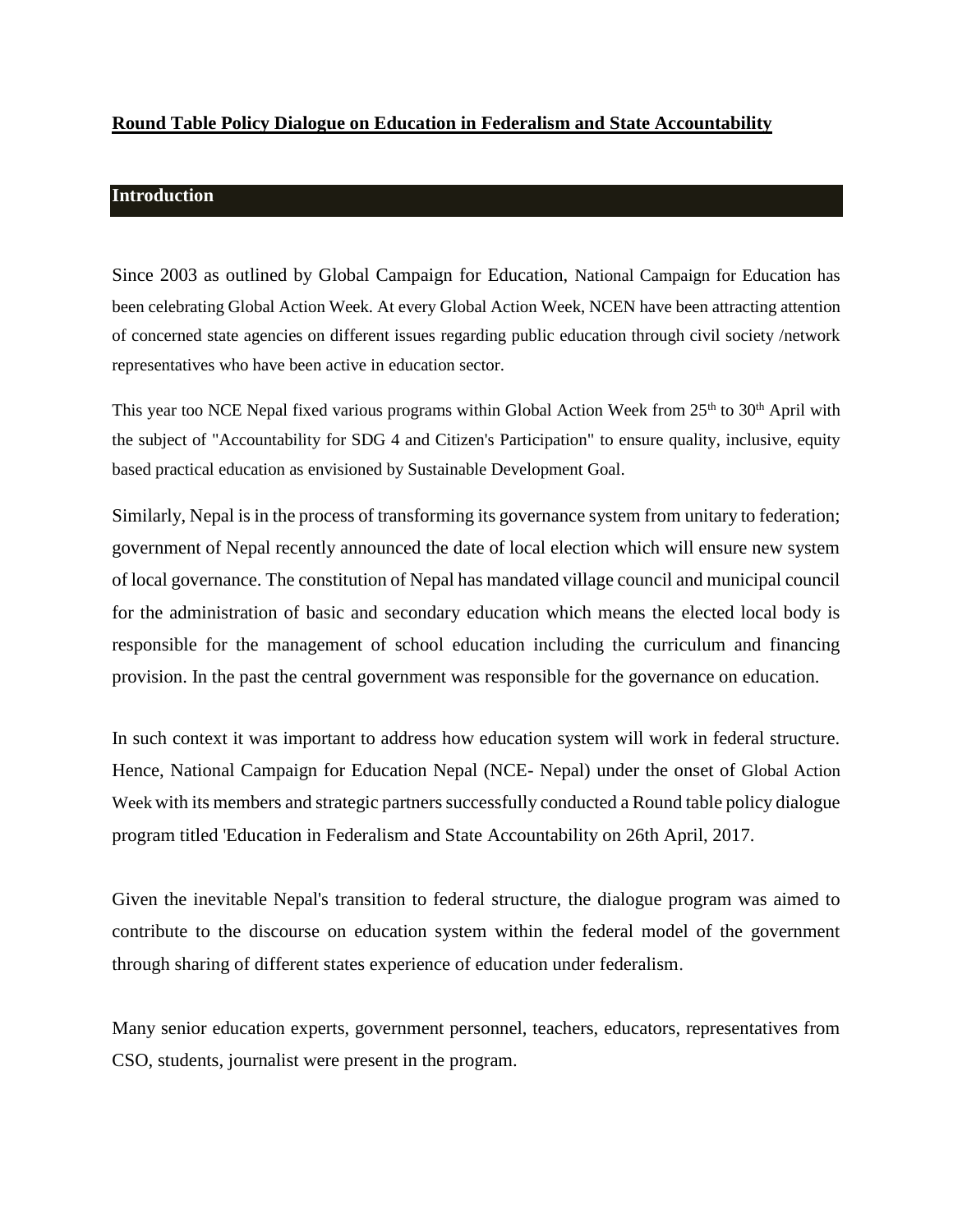Vice president of Guardian Association Nepal Ms Sharita Aryal facilitated the program; Ms Aryal introduced the president of NCEN Mr. Kumar Bhattarai as the president for the program. Similarly Professor Dr. Mana Pasad Wagle, Former president of Local Body Restructuring Commission Mr. Balananda Paudel, Former secretary Mr. Mahashram Sharma, NCEN former President Dr. Baburam Adhikari, Guardian Association President Mr. Kehsav Puri, Dr Bidyanath Koirala, Professor Dr. Shankarnath Sharma, Dr. Tirtharaj Parajuli and Dr. Visnu Karki, School Management Committee Federation Chairman Mr. Krishna Thapa, NGO Fedration Nepal, Confederation of Nepalese Teacher General Secretary Tilak Kunwar were introduced as invitees/guest of the program.

The main highlight of the program was Professor Dr. Mana Prasad Wagle paper presentation, the paper was based on his study of 9 federal countries with regard to their education structure. Former president of Local Body Restructuring Commission Mr. Balananda Paudel commented on the Dr. Wagle presentation. Later discussion took place among the participants and presenters.

### **Paper Presentaion: Dr. Mana Prasad Wagle**

Professor Dr. Mana Prasad Wagle presented a working paper titled "*Modality of Education in Federalism*" during the program. Dr. Wagle shared the experience of 9 countries with regard to their education system under federalism and what Nepal can learn from them. He claimed that Nepal has a unique position with regard to education; unlike Nepal no country in the world has given total governing authority of primary and secondary education system to local government. He believed that private education must go hand in hand with public Education.

He said "Together with NCEN I did study of study the federal education system of 9 countries, NCEN has dared that it will publish the study and will distribute the study to all 744 local bodies. This is a Google study. Schedule 8 and 9 of constitution of Nepal talks about education and gives all the power related to pre-primary, primary and secondary education to Local government".

To answer what will be the situation of education system in federation he said the following: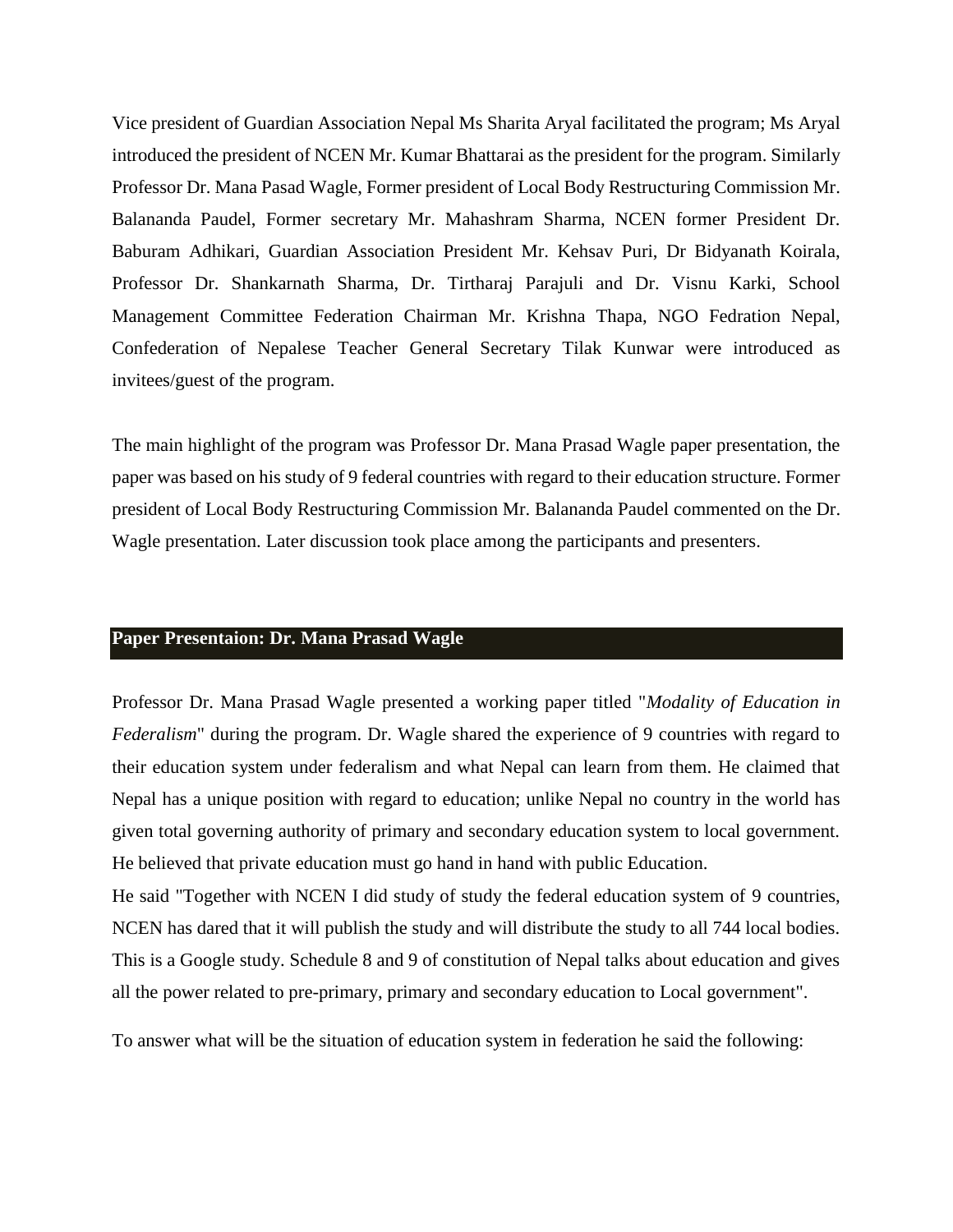- Now 3 tier governments will exit. Primary and secondary education will be handled by local government and University level education will be dealt by province.
- Central government will create standards which province and local government must fulfill. Union government also will give funds for education.
- 'National assessment of student' which is about student achievement will be dealt by union government.
- Province government will create a standard which will be based on raising the level of local government.
- The conflict is seen nowadays on giving pre-primary, primary and secondary level education governance authority to local government.
- We can in the future have seven kinds of curriculum, where union will only specify the curriculum framework.
- The power to register/renew organization will also be within local level.

He shared the following with regard to other country experiences on education in federalism:

- Bangladesh though is a federal country; its education system is centralized. The state has the jurisdiction on primary and secondary education only.
- India is in the process of giving all education related power to province. Ministry of Human Resource Development has huge influence on education system. Most responsibility is beared by the states. Most funding is done by the state, centre give small percentage of inadequate funds.
- Sri Lanka Education system is centralized but each province has its own education ministry. The provincial teacher to be a teacher in centre has to give Public service commission again.
- Schools in South Africa collect money from parents if the money provided by the union government is not sufficient.
- USA has given most of the authority to teachers; state wise the provisions are different.
- In Japan Municipalities manage education system, government distribute funds to schools on the basis of per head cost of each students.
- In Australia all the power is given to provincial government.
- In Germany huge emphasis is given to private education.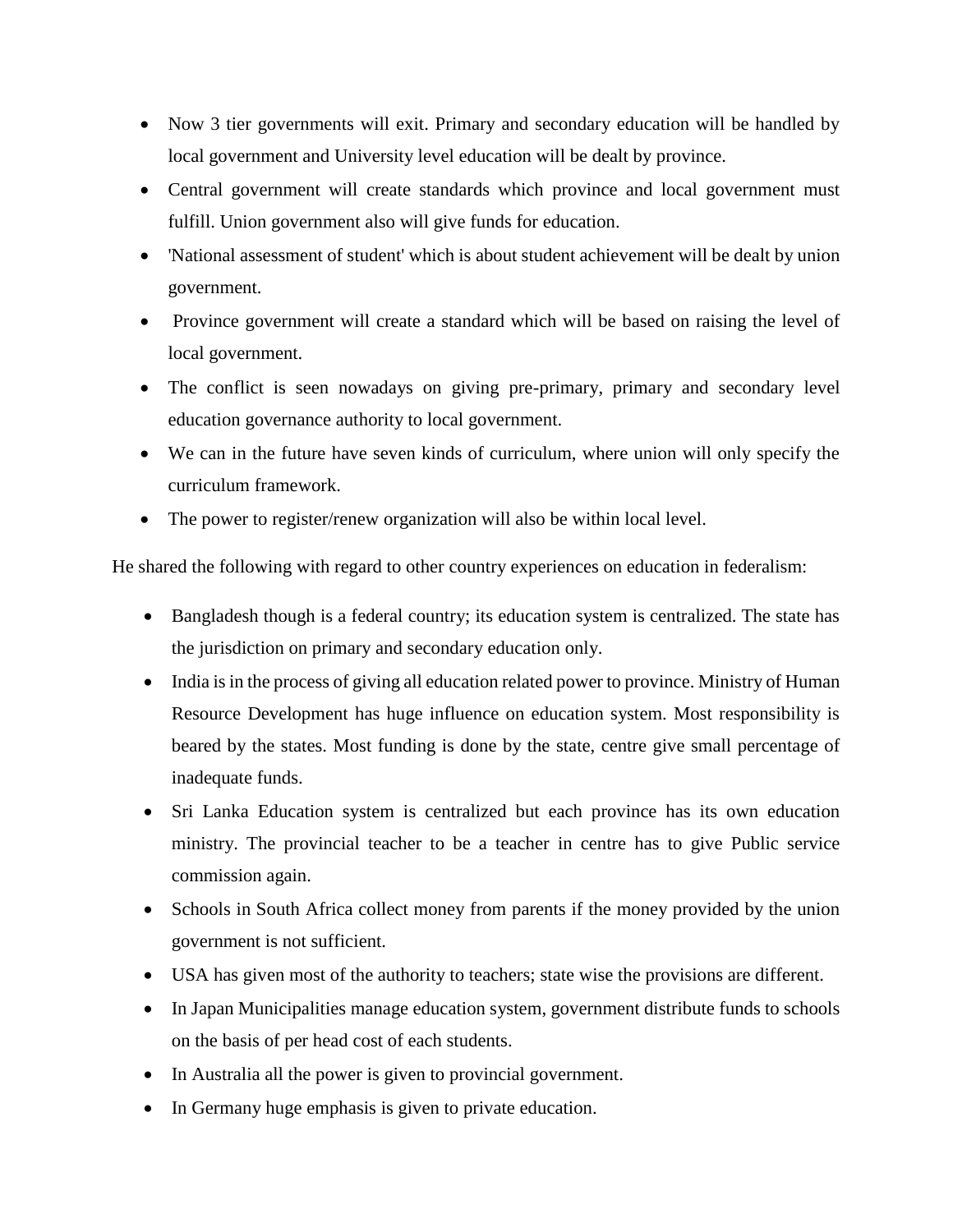He further said "EMIS (Education Management Information System) system must be established so that information about the work done will be easily communicated within the three tier government. It is better that teacher service commission be replaced by Public Service Commission so that politics does not happen in requirement process. But it must be the local government who appoints the teachers on the recommendation of Public Service Commission. A Teacher Profession Development Council must be created for training and licensing the teachers .Education department only creates regulations to regulate private schools, we need hard laws (acts) to regulate them otherwise the situation will not improve".

### **Remarks: Mr. Balananda Paudel**

 $\overline{\phantom{a}}$ 

Mr. Paudel thanked everyone for giving the opportunity to speak at the program. He said "Dr. Wagle's paper was very comprehensive and that the paper made us travel through nine countries. What local level offices we had in the past, were accountable to centre, the authority of budgeting and governance all came through the central level, the local body could not work independently and freely. But now the constitution has given the legislative, executive and judiciary all three the authority to Local government.

Constitution has specified exclusive and concurrent power to local government, when the local government exercises exclusive power it must not be against the constitution and while exercising concurrent power it must not be against Union Laws. Risk exist that provision of concurrent power of state and federation being misused or misinterpreted. So explanation clause that the exclusive power prevails over concurrent power must be there. If concurrent power of state and federation overlaps the 'Principle of subsidiarity' will function ( the principle holds that a central authority should have a subsidiary function, performing only those tasks which cannot be performed at a more local  $level<sup>1</sup>$ ).

<sup>1</sup> Principle of Subsidiarity, '*DEMOCRACIA PARTICIPATIVA'*, available at [http://democraciaparticipativa.net/documentos/Principle\\_of\\_Subsidiarity.htm](http://democraciaparticipativa.net/documentos/Principle_of_Subsidiarity.htm) (accessed 27th April 2017)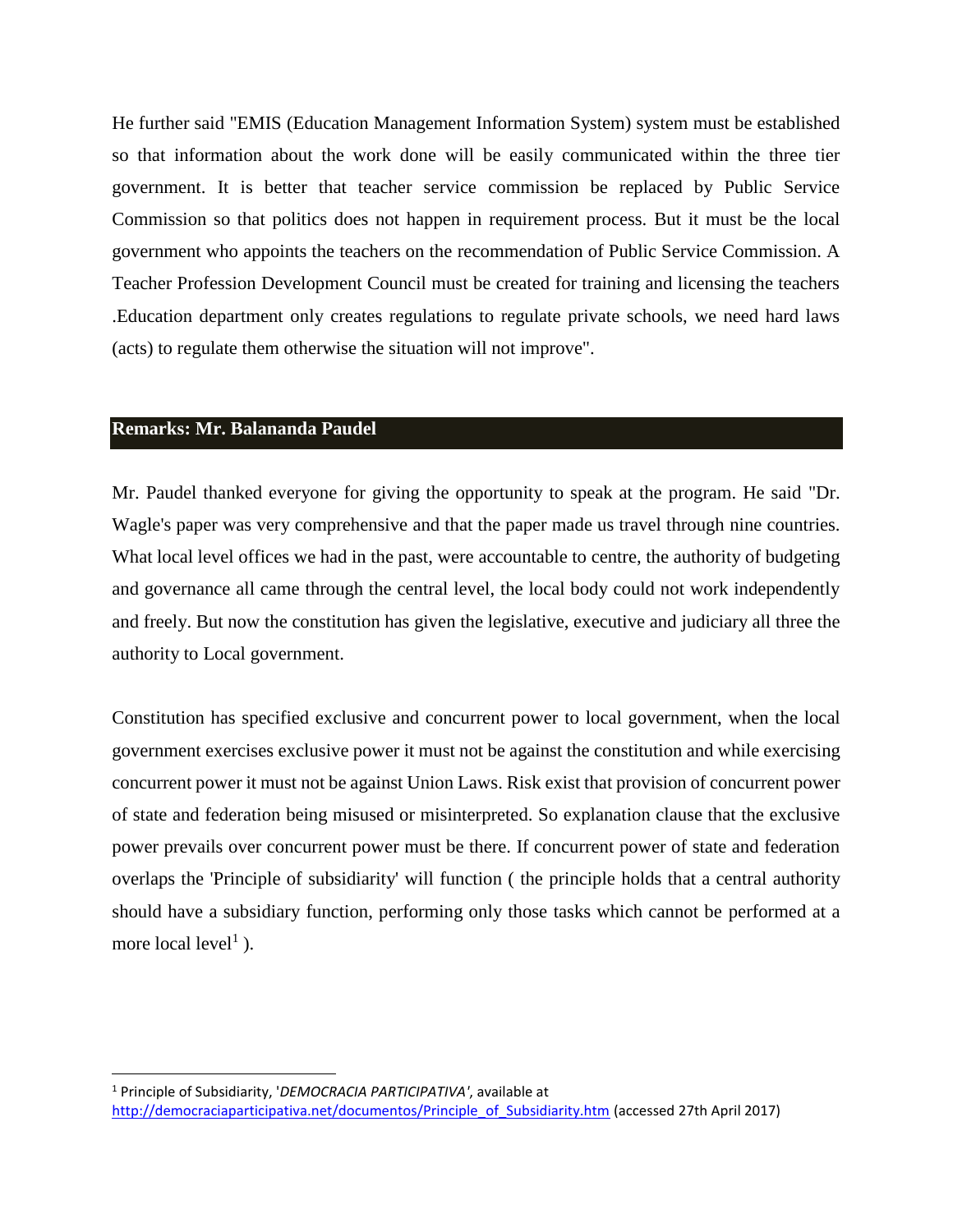Our mindset is still in the unitary model of governance, the question is always there that we who could not run unitary system properly can we run the federal system? For us the federal structure is still complex. In some of the places the issues of schools relocation and remapping might arise due to territorial changes, other problems could also arise for example: one might send his/her child to school around municipality other than his/her own there the question could come is it moral to pay tax in one municipality but sending children to another. Federalism according to our constitution operates through shared and self rule, so if we cannot operate with those rules then there could be problem in the future.

In case of levying tax it is seen that the country which levy indirect tax are under developed whereas the countries which levy direct tax are developed ones. It is because when we pay indirect tax we don't feel the burden and hence are not concerned with government accountability, but the direct tax burden will be felt and we will be concerned with government accountability and pressure government to allocate and implement budget properly since it has our hard earned money. So if we are to improve the governance of our country direct taxation must be propagated.

Union cannot invest in activities other than mentioned in schedule 5 and province cannot invest in activities other than mentioned in schedule 6. Foreseeable problem in federalism is intergovernmental fiscal transfer; constitution has the provision of intergovernmental transfer under 4 headings which has its own complexities. There exists the risk that union government might put unnecessary condition while providing funds to state and local government.

The authority of local government holding executive, legislative and judiciary power is more than the authority of executive head today which only holds executive power. The local government unlike state and federation's government is directly elected and cannot be dissolved; it will remain in existence after being elected up to 5 years.

We must not advocate on limiting the power of local government but must pressure the leaders for strengthening them; it seems that this campaign role is becoming more relevant and expanding". At last Mr. Poudel thanked Dr. Wagle for his presentation and concluded his speech.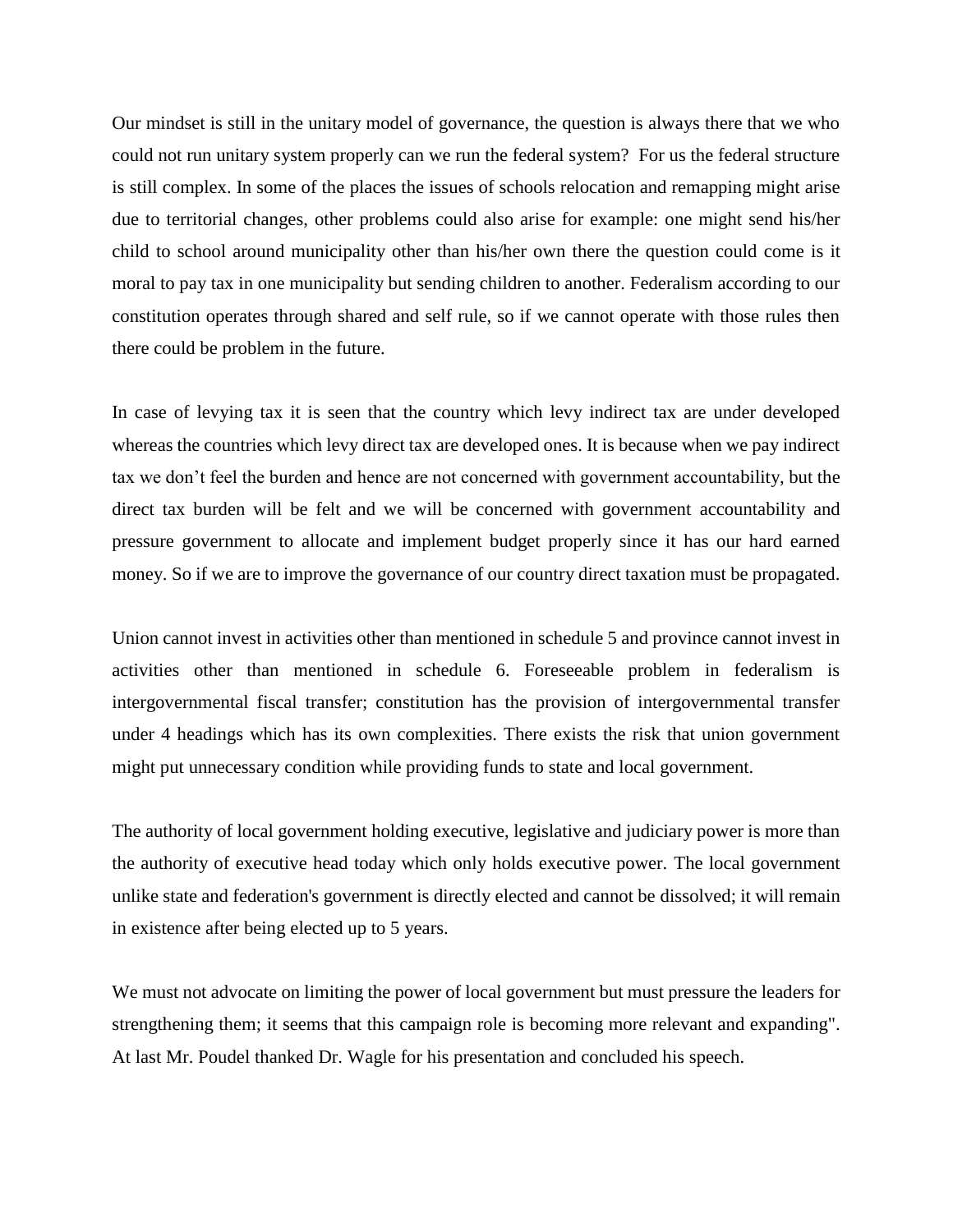# **Question and Answer Session**

The floor opened for questions and suggestions, the president of the program Mr. Kumar Bhattarai facilitated the session.

### Questions and Suggestions:

- Executive Director of NGO Federation Mr. Dayasagar Shrestha thanked organizers for the program and said that he highly benefitted from the program. He said "It seemed that we need to change the centralized mindset and enhance the capacity of local government, to do so CSO have to play huge role to pressure the leaders. The challenge to manage private schools also is there. We worked with NCE in the past and will work in the future on education issue"
- Tilak Kunwar the president of Teachers federation said "Can the local government close the private schools or not, this was not addressed by the working paper. Each tier government union must allocate 20% budget to education. Teachers Federation is ready to take the responsibility for teachers' development program for that a teacher's council consisting of teachers must be created".
- President of Dalit Welfare Organization Mr. Chakraman Biswokarma thanked NCEN for the program and said "The presentation did not cover the issue of 'who are the out of school students', most of them are Dalits. Discrimination still exit in schools and teachers are one of the culprits of discrimination. On this issue NCEN should do a research.
- One of the participants said "The presentation did not cover the issue of parents. For us federalism too is a *'shashan'* but now by 3 different governments simultaneously. The reason for private school being qualitatively good is because the private school is operated by investors but public school is operated by government. Like teachers parents' development too is necessary".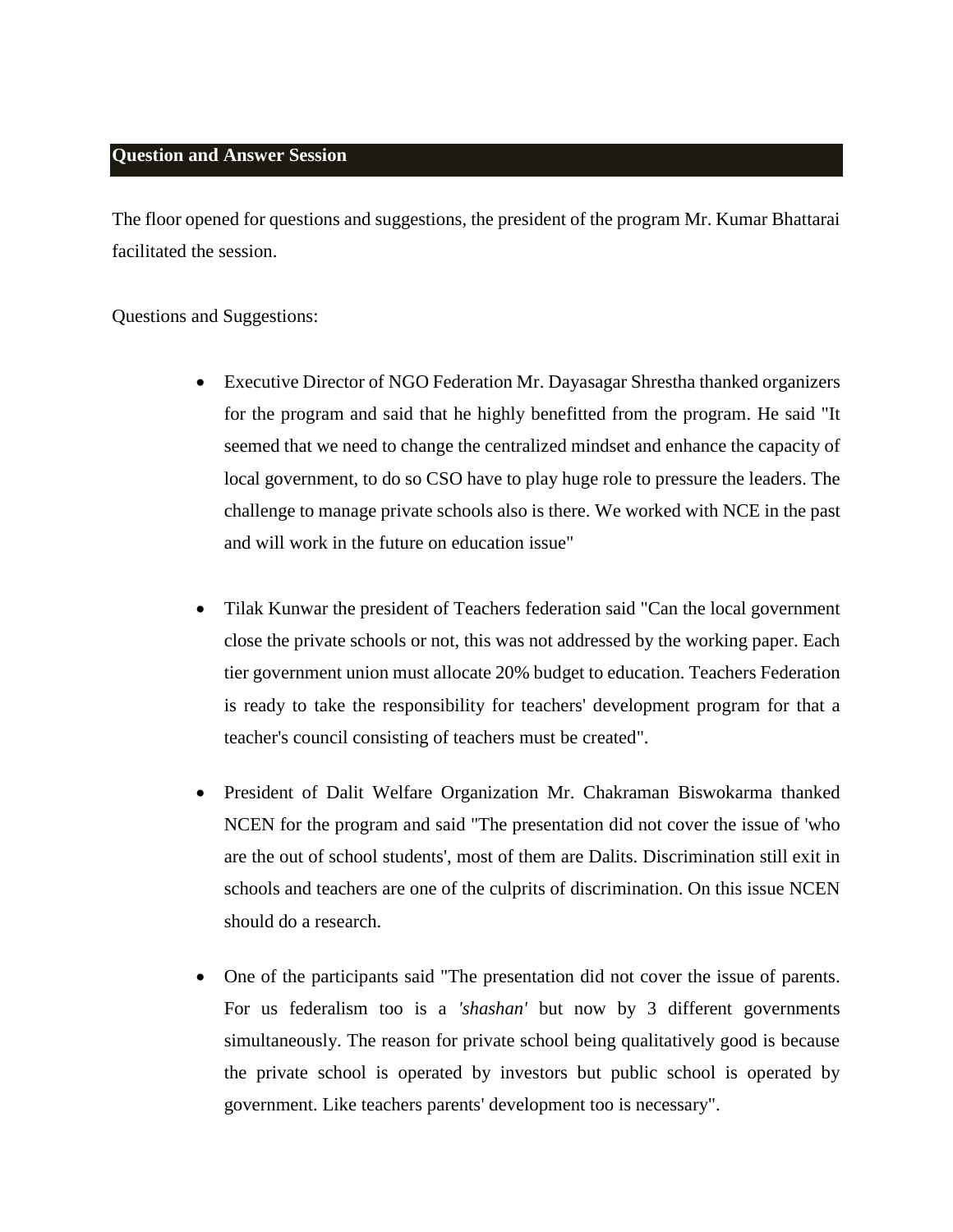- Former president of NCEN Babu Kaji Shrestha said "Whose school is community or public school this must be clear first. Our view is that there must not be commercialization in education. Nowadays it is seen that private schools are influencing parents so that children will not be sent to public schools. Breaking of our centralized mindset is essential".
- Program manager of Handicap International Ms. Sanju Nepali said "I believe how the issues of disabled children will be addressed by federalism must be our concern. Though the thing about bringing out of school within schools is important but it is also important to properly identify the students (whether they are differently able or not) already are at the school and give education according to the need of student.
- One of the participant said "Conducting welcome to school campaign is irrelevant if we are not giving quality education to the students who already are at the schools. Now with the challenges we also must clarify local people about what opportunities they have to reform education system. Education in today's context is not merely for literacy, we must rise above it. This campaign must be able to show the link between education in relation with local economy, opportunities and markets. What we have done today as federalism is only getting centralized education decentralized, we must now diversify education."
- Another participant thanked Dr. Wagle on delivering knowledge of 9 countries wonderfully on such a short time and said that these kinds of programs must be conducted on only on Kathmandu but on local levels. He said " Are all governments on local level capable to provide quality education, we must at least create a minimum quality standard for them to fulfill. This standard entails student's achievement standard and facilities standard. Even in USA we can see the variation on the quality of education in each state, this can and very much will happen in Nepal. SDG 4 has emphasized equitable access and quality education for all so these things must be prioritized. Government does not only have the responsibility School Management Committee does too, SMC must take responsibility and must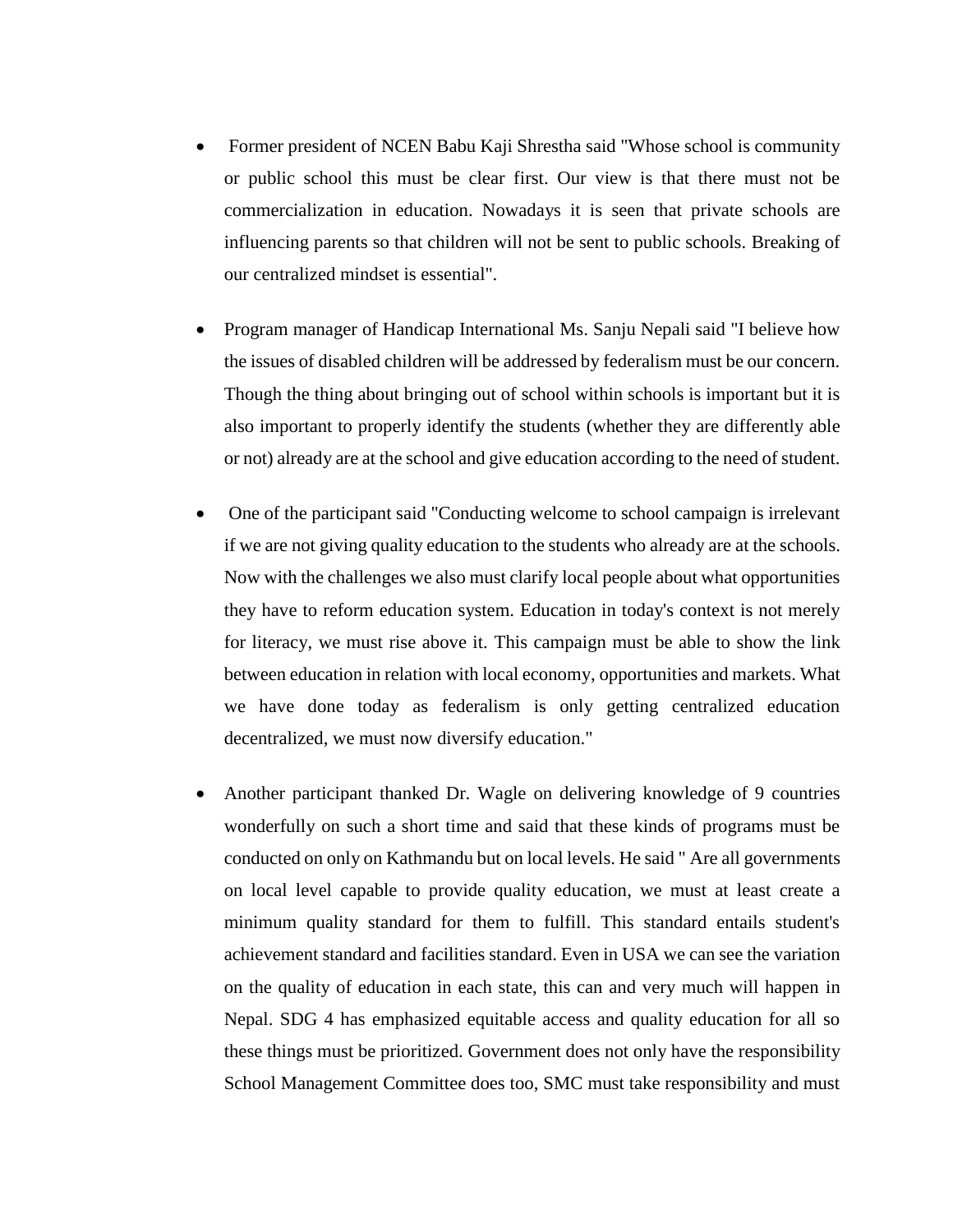be accountable if the school does not function up to the standard. Teacher too have responsibility to bear since teacher are bound by contractual and moral obligation, they must be accountable too for their incompetency. Hence an accountability assessment system is essential".

- Another participant stated " even though all the things in 'Citizens Appeal' and in the presentation was good but it is the parents who are the most hurt so it was necessary that you put the issues of parents on the appeal. The owners are investing the profit from private schools on hydropower project and banks, it is essential that such investment are stopped, creation of system where profit from education will be invested only in education sector is required".
- Dr. Baburam Ram Adhikari said "I think what if this federalism implementation will bring more damage to already damaged system. Previously we used to talk about need based education but now it is not enough, we need to advocate about interest based education".
- President of Confederation of Nepalese Teachers Mr. Keshav Niraula said "Our main aim is to make public education qualitative but we are talking about strengthening local government power it must not be so. These local level leaders are last in the hierarchy of these same high level political leaders how will it be any different from existing system rather will be worse".
- Another participant asked "I want to know what kind of practices is there in federal countries regarding inclusive education and I hope Dr. Wagle will answer the question. Now we need education which will sell us not only make us learn".
- One of the participant said "We must give the information about different genders on schools too, why did not you put the issue of gender on the citizen appeal?"
- Another one said "After federalism how NGO or CSOs are to coordinate? Our education today is similar to what British government established in India, we must make our education technical and commercial".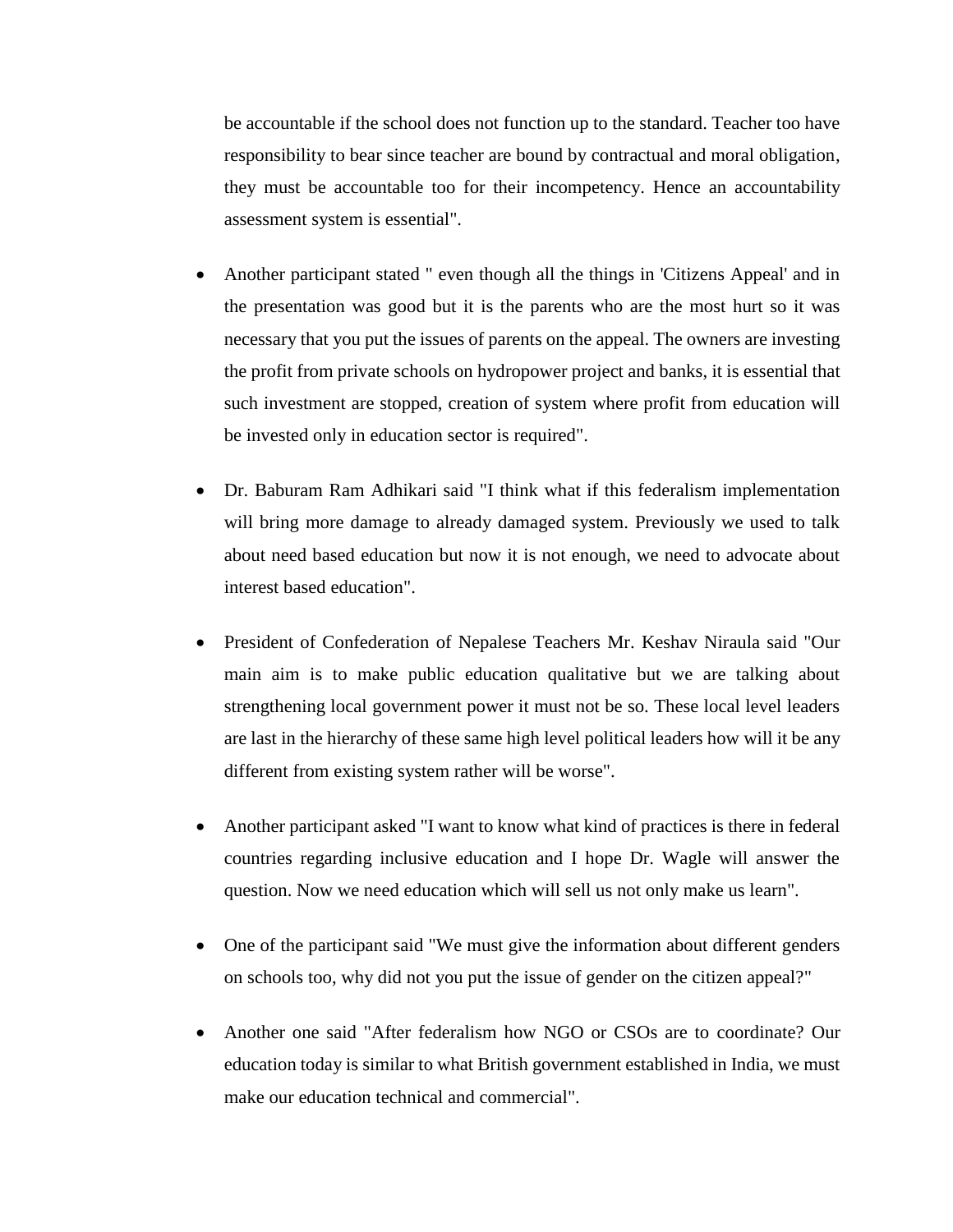- Dr. Kishor Shrestha said "In Sri Lanka government schools, Universities and even hospitals are free, how did Sri Lanka managed to do so these things did not come in Dr. Wagle presentation I had expected these things would be expressed. Previously too a study was conducted on federalism so it was not necessary to conduct the study on same subject rather choosing a specific subject like curriculum or teachers' development would have been better".
- Another participant said "we must be clear on whether we need schooling or school. We must also be clear about how we are to address dropouts, we must also be clear. Who will have the jurisdiction regarding University Education?"
- Dr Bidyanath Koirala said "If we are to levy direct tax then, are we to levy the tax only the students or to all the people. Citizens Appeal no 11 creates confusion regarding language. [..] We must create technology friendly education system. Giving Teachers Federation the responsibility of teachers development is good but Teacher Federation represents political party representatives hence it must be avoided."
- Another Participant stated "What is the role of CSOs here; it must have been mentioned in the appeal.

**Mr. Mahashram Sharma** remarked "Previously when power was decentralized to local body the real power was still centralized hence local body did not have the total liberty to work as they wished but now local body will be free from the grips of centre.[..] Since most tax is to be levied by the union, higher percentage of funding should be done by the union. The major question now is how to collect resource required for strengthening education and also how the thing about education quality and access will be addressed by local government. We must also improve our teacher production process. We urge that this campaign be continued."

**Dr Mana Prasad Wagle** responded the questions expressed by the participants by stating "Still yours talks shows that you guys do not believe/ trust local body. My presentation is based on 'What'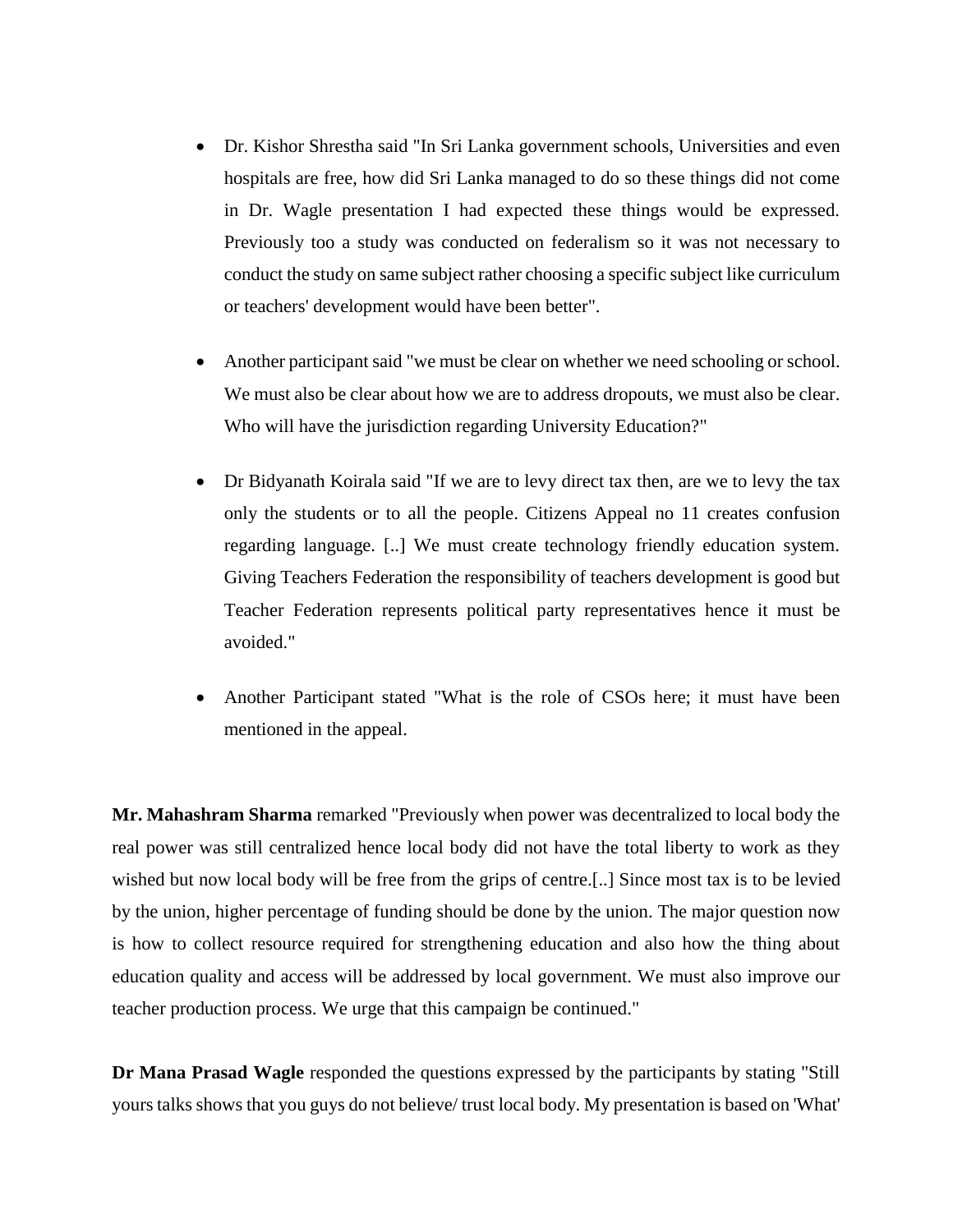federal system might be suitable or 'What' it is going to be like, it does not address 'Why' or 'How', after stating this I do not need to answer all your questions. My study is about 46 pages long I have not been able to incorporate all the things into the paper. It seems that after our discussions I must incorporate the issues of inclusivity and LGBTQ in my paper which I will do.

Local government is the owner now of government school this might answer Sir Babu Kaji Shrestha's question. I believe that the monitoring power must not be given to bureaucrats it must be with local government. If we are to talk about technology in education then the question arises whether it is technology based education or technology friendly education or education with technology. Whatever issues were raised today I will try to incorporate it in my paper".

**Mr. Balananda Paudel** remarked "my understanding was further broadened by the discussion. Most of the questions were addressed by Dr. Wagle so I will try to address only the issues which remained. 18% students study in private school this '18%' is huge number, most countries around the world does not have such huge numbers. Most of you asked can we shut private school down the answer is our constitution does not prohibit private schools.

Though we are very angry about the parents who send their children to private school and about how two types of students is produced but the reality is the those parents are the ones who suffer the most. Those parents need to pay tax, school fee and also pay additional tax on school fee as well. It is time to think about those parents as well.

The interesting thing is the parents who choose private school for their children choose public school for employment purpose, why this happens we must have the answer for this question? [..] I am reminded of the thinker Chanakya who thousands of years before had stated ' in the future the teachers will be involved in politics'.

Chinese parliament consists of more than 50% of engineers, American parliament mostly consists of lawyers but it is seen that teachers are rarely representatives of parliament around the word.

We have the right to say that local level power is bit much, even political leaders think that. We can also doubt local level leaders' capacity but it is right time to support local government as well. We must now accept and respect the fact that the constitution with federalism is already functioning in this country.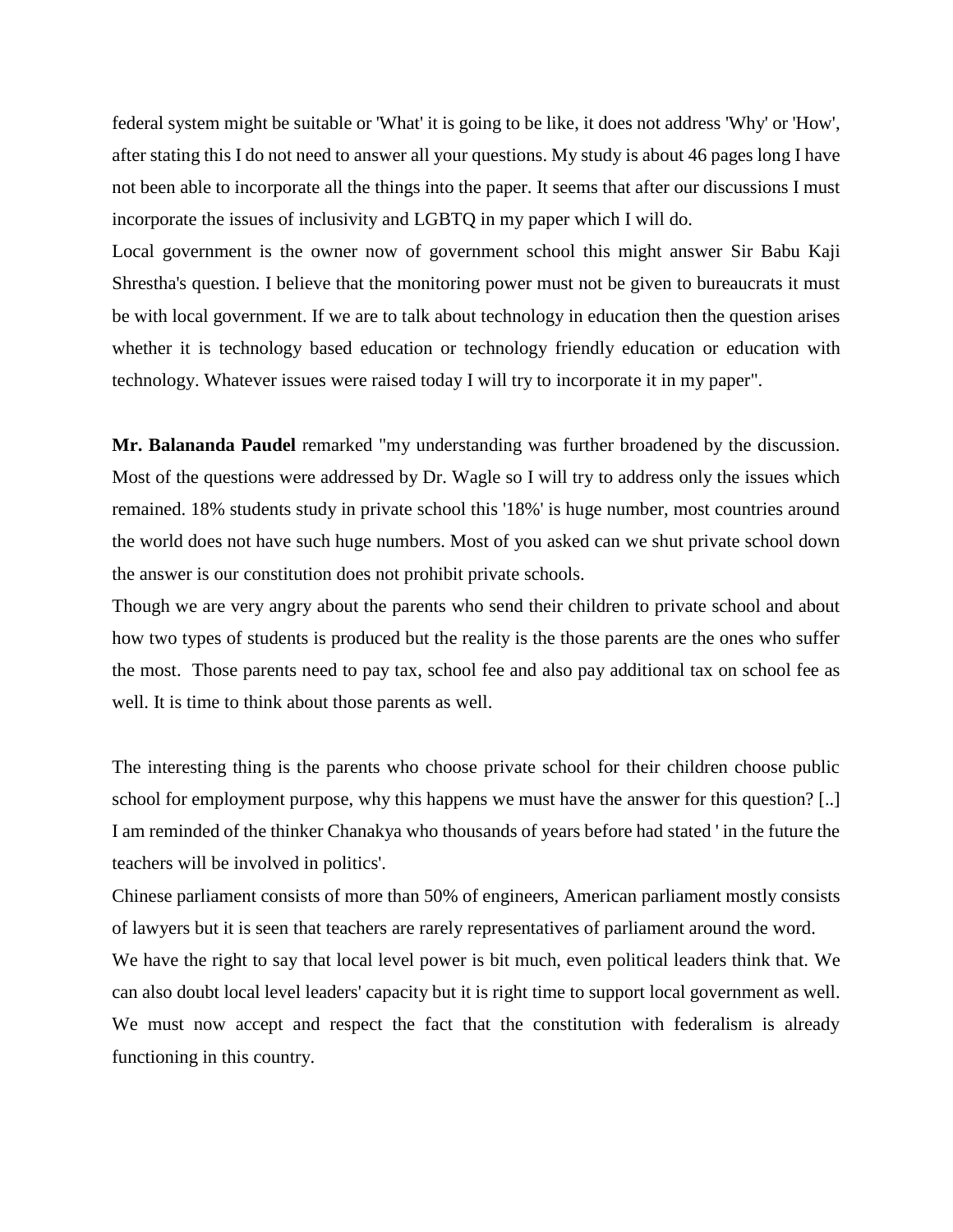All the issues of disabled is addressed by the constitution, it comes under fundamental rights which if violated can be challenged in court for remedy. Even the implementation of directive principle of the state must be prepared by the government.

There is no confusion that district assembly holds no jurisdiction on the power mentioned in schedule 8 and 9 of the constitution.

We must go towards direct tax policy, such policy will make citizen feel the burden of tax directly, which will make people pressure government for their accountability.

In the case of monitoring the schools I think differently than Dr. Wagle. It was never the bureaucracy who monitored the schools in the past and it will not do so in the future. Government officials only work on the behalf of the political leaders in power they are not directly responsible for monitoring schools.

If only 100 leaders out of 744 municipalities do good work on education then it will create a competitive environment between municipalities to do better".

# **Closing Remarks: Mr. Kumar Bhattarai**

Mr. Bhattarai thanked everyone who participated at the program; he further said "we organized this program in association with various organizations; we all are on the same campaign.

Since 2003 under the purview of Global Action Week we have been campaigning on strengthening public education. This year Global Action Week has already been started, in this regard we have bought 'Citizen Appeal', and I want to inform everyone that we have organized an education rally on 28th April Friday 2:00 P.M, so to show us the solidarity we request you to be present at the rally. We will go on doing these campaigns and at last I will like to thank friends from main organizing committee, experts and participants".

# **Conclusion**